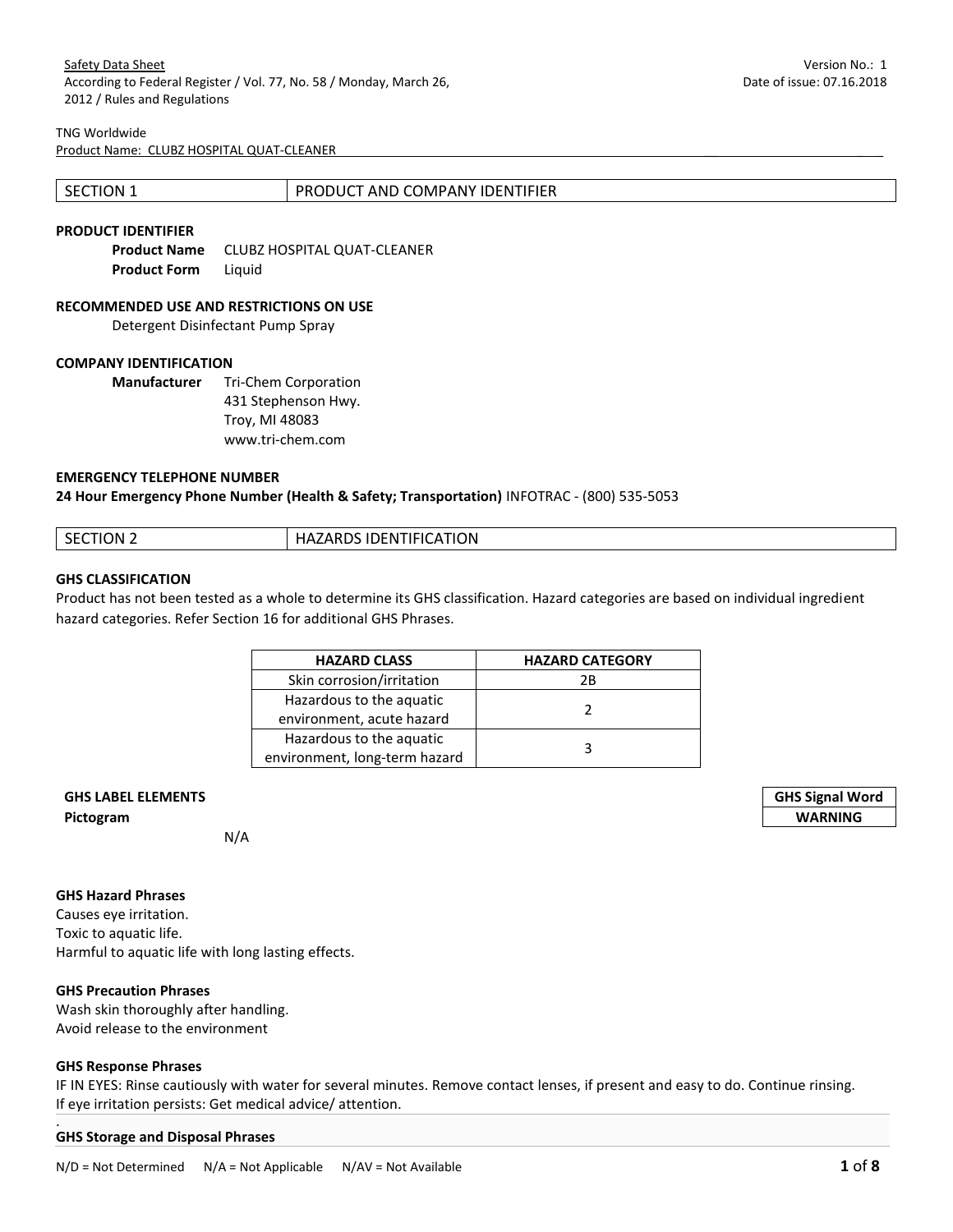Store in away from incompatible materials. Dispose of waste in accordance with local, state and federal legislation.

# **POTENTIAL HEALTH EFFECTS (Acute and Chronic)**

**Chronic**: Product has not been tested to determine its acute and long-term effects. The product does contain ingredients that potentially may affect from repeated excessive exposures.

**Acute- Inhalation** No adverse effects expected.

**Acute-Skin Contact** No adverse effects expected.

**Acute-Eye Contact** May cause eye irritation.

**Acute-Ingestion** Ingestion of large amounts may cause gastrointestinal irritation.

| l section 3 | COMPOSITION / INFORMATION INGREDIENTS |
|-------------|---------------------------------------|
|             |                                       |

| <b>Chemical Name</b>                                                   | <b>Cas Number</b> | Percentage |  |
|------------------------------------------------------------------------|-------------------|------------|--|
| Diethylene glycol monobutyl ether                                      | 112-34-5          | 8          |  |
| Tetrasodium Ethylenediamine tetra<br>acetic acid                       | $64 - 02 - 8$     | 1.6        |  |
| Alkyl (68% C12, 32% C14)<br>dimethyl ethyl benzyl ammonium<br>chloride | 85409-23-0        | 0.105      |  |
| Alkyl dimethyl benzyl ammonium<br>chloride (C12-18)                    | 68391-01-5        | 0.105      |  |

| <b>SECTION 4</b> | <b>FIRST AID MEASURES</b> |
|------------------|---------------------------|
|                  |                           |

# **IN CASE OF INHALATION**

Move person to fresh air; if effects occur, consult a physician.

## **IN CASE OF SKIN CONTACT**

Wash affected skin with plenty of water. Continue to wash the affected area for at least 15 minutes. In case of skin irritation, consult a physician.

## **IN CASE OF EYE CONTACT**

Flush eyes with plenty of water for at least 15 minutes, occasionally lifting the upper and lower eyelids. Get medical aid. In case of skin irritation, consult an ophthalmologist.

## **IN CASE OF INGESTION**

Rinse mouth. Get medical attention if symptoms occur.

## **SIGNS AND SYMPTOMS OF EXPOSURE**

Exposed individuals may experience eye tearing, redness, and discomfort. If the product is ingested, probable mucosal damage may contraindicate the use of gastric lavage. Treat the affected person appropriately.

## **NOTE TO PHYSICIAN**

.

Treat symptomatically and supportively. It is advisable not to induce vomiting due to the risk of aspiration and it is not usually necessary unless a large amount has been ingested or it has been contaminated with another product.

| --<br>MШ<br>эN<br>INIO<br>נאחטי<br>`<br>.<br>$\sim$ $\sim$ $\sim$ $\sim$ $\sim$ |
|---------------------------------------------------------------------------------|
|---------------------------------------------------------------------------------|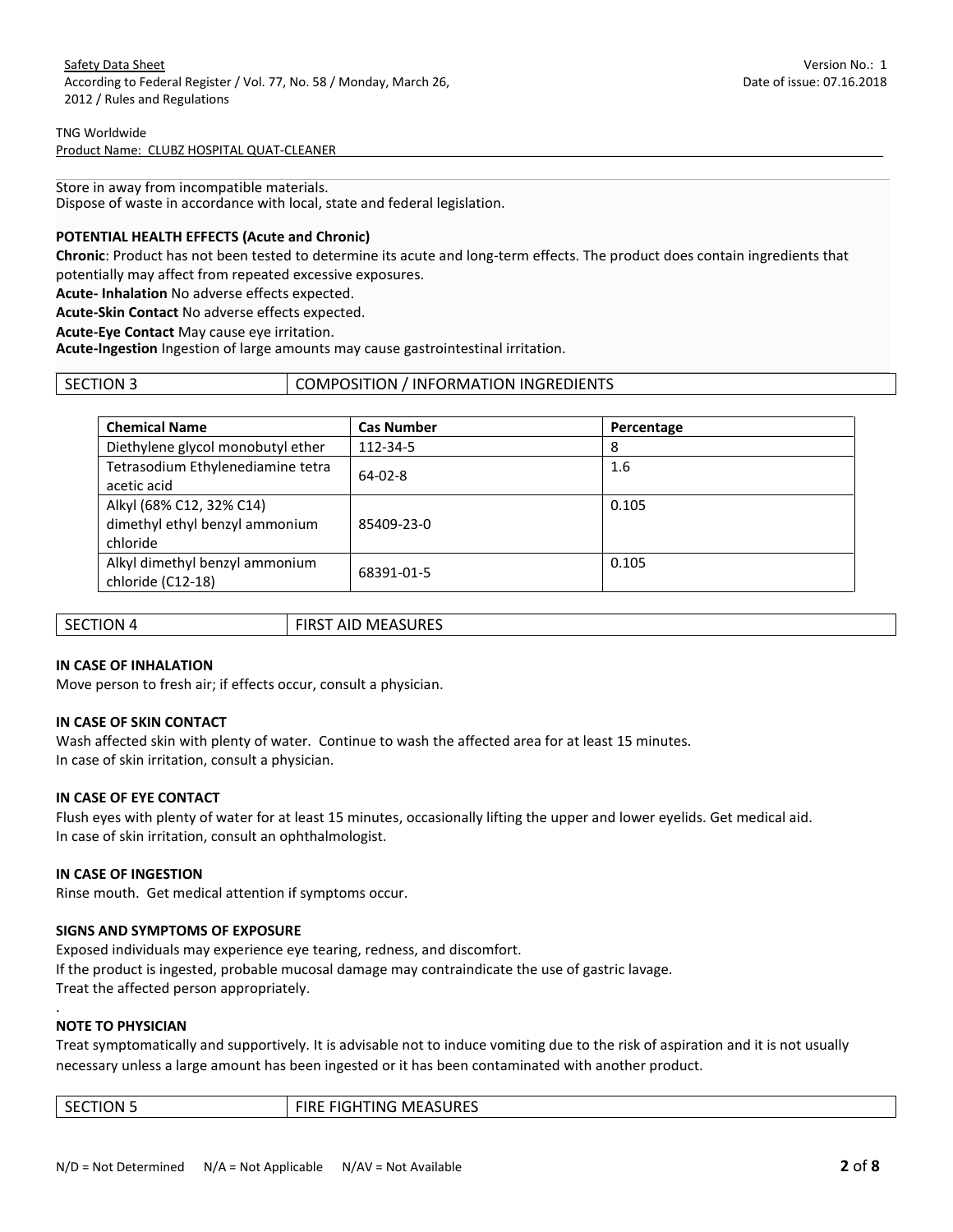#### TNG Worldwide

Product Name: CLUBZ HOSPITAL QUAT-CLEANER

| <b>Flashpoint</b>        | $^{\circ}$<br>201 | <b>Explosive Limits</b>    | N/AV<br>UEL:<br>N/A\ |
|--------------------------|-------------------|----------------------------|----------------------|
| <b>Flashpoint Method</b> | <b>PMCC</b>       | <b>Auto Ignition Point</b> | N/D                  |

## **SUITABLE EXTINGUISHING MEDIA**

Water fog. Foam. Dry chemical powder. Carbon dioxide (CO2).

## **FIRE FIGHTING INSTRUCTIONS**

Use standard firefighting procedures and consider the hazards of other involved materials. Move containers from fire area if you can do so without risk.

## **Special protective equipment for firefighters**:

Self-contained breathing apparatus and full protective clothing must be worn in case of fire.

## **FLAMMABLE PROPERTIES AND HAZARDS**

**Hazardous combustion products:** During a fire, smoke may contain the original material in addition to combustion products of varying composition which may be toxic and/or irritating. Combustion products may include and are not limited to: Carbon monoxide. Carbon dioxide.

## **Unusual Fire and Explosion Hazards:**

No unusual fire or explosion hazards noted.

| $\sqrt{\ }$ SECTION $\sqrt{ }$ | ACCIDENTAL RELEASE MEASURES |
|--------------------------------|-----------------------------|

## **SAFETY PRECAUTIONS**

Keep unnecessary personnel away. Keep people away from and upwind of spill/leak. Wear appropriate protective equipment and clothing during clean-up. Do not touch damaged containers or spilled material unless wearing appropriate protective clothing. Ensure adequate ventilation. Local authorities should be advised if significant spillages cannot be contained. For personal protection, see section 8 of the SDS.

## **CONTAINMENT AND CLEANUP**

Large Spills: Stop the flow of material, if this is without risk. Dike the spilled material, where this is possible. Cover with plastic sheet to prevent spreading. Absorb in vermiculite, dry sand or earth and place into containers. Prevent product from entering drains. Following product recovery, flush area with water.

Small Spills: Wipe up with absorbent material (e.g. cloth, fleece). Clean surface thoroughly to remove residual contamination.

Never return spills to original containers for re-use. For waste disposal, see section 13 of the SDS. Do not discharge effluent containing this product into lakes, streams, ponds, estuaries, oceans or other waters unless in accordance with the requirements of a National Pollutant Discharge Elimination System (NPDES) permit and the permitting authority has been notified in writing prior to discharge. Do not discharge effluent containing this product to sewer systems without previously notifying the local sewage treatment plant authority. For guidance, contact your State Water Board or Regional Office of the EPA.

Avoid release to the environment. Contact local authorities in case of spillage to drain/aquatic environment. Prevent further leakage or spillage if safe to do so. Do not contaminate water. Avoid discharge into drains, water courses or onto the ground.

| ١N<br>ш<br>∼<br>-- | $\sim$ $\sim$ $\sim$<br>ANL<br>ING.<br>э IVI с<br>,н<br>-<br>שראיי<br><br>. . |
|--------------------|-------------------------------------------------------------------------------|
|                    |                                                                               |

## **PRECAUTIONS TO BE TAKEN IN HANDLING**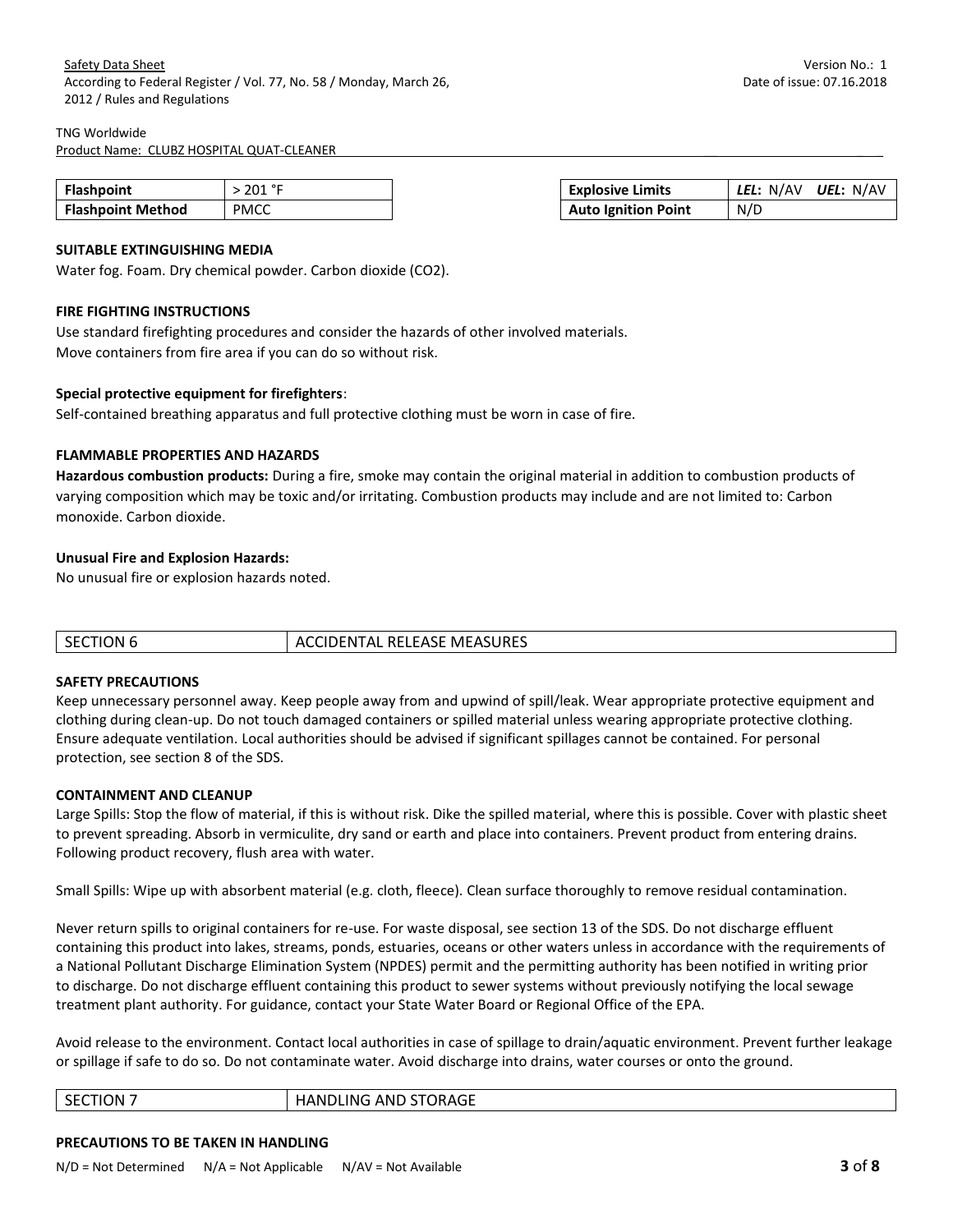Avoid contact with eyes. Avoid prolonged exposure. Provide adequate ventilation. Wear appropriate personal protective equipment. Observe good industrial hygiene practices. Avoid release to the environment. Do not empty into drains.

## **PRECAUTIONS TO BE TAKEN IN STORAGE**

DO NOT CONTAMINATE WATER, FOOD OR FEED BY STORAGE OR DISPOSAL. PESTICIDE STORAGE: Store in a dry place no lower in temperature than 50°F or higher than 120°F. Store in original tightly closed container. Store away from incompatible materials (see Section 10 of the SDS).

| <b>SECTION 8</b>  | EXPOSURE CONTROLS / PERSONAL PROTECTION |                 |           |
|-------------------|-----------------------------------------|-----------------|-----------|
|                   |                                         |                 |           |
|                   |                                         |                 |           |
| <b>Cas Number</b> | <b>Chemical Name</b>                    | <b>OSHA TWA</b> | ACGIH TWA |

and vapor) from DOW IHG

## **ENGINEERING CONTROLS**

Ensure adequate ventilation, especially in confined areas. Eye wash facilities and emergency shower must be available when handling this product.

ether

## **WORK/HYGIENIC/MAINTENANCE PRACTICES**

Always observe good personal hygiene measures, such as washing after handling the material and before eating, drinking, and/or smoking. Routinely wash work clothing separate from home laundry and protective equipment to remove contaminants. Discard contaminated clothing and footwear that cannot be cleaned. Practice good housekeeping. Do not store work clothing and protective equipment in the same locker as personal clothing.

# **PERSONAL PROTECTIVE EQUIPMENT**

| <b>Respiratory Protection</b>   | In case of insufficient ventilation, wear suitable respiratory equipment. |
|---------------------------------|---------------------------------------------------------------------------|
| <b>Hand Protection</b>          | Wear protective gloves.                                                   |
| <b>Eye Protection</b>           | Wear safety glasses with side shields (or goggles).                       |
| <b>Skin and Body Protection</b> | Wear clean, body-covering clothing                                        |

## **OTHER PROTECTIVE EQUIPMENT** N/A

| .ON :<br><b>SEI</b><br>_____ | <b>OPERTIES</b><br>PHYSICAL<br><b>PROPE</b><br><b>CHEMICAL</b><br>AND |
|------------------------------|-----------------------------------------------------------------------|
|                              |                                                                       |

| Appearance            | Clear, colorless | Specific Gravity (water $= 1$ )      | $1.00 - 1.01$ |
|-----------------------|------------------|--------------------------------------|---------------|
| <b>Physical State</b> | Liauid           | <b>Vapor Pressure</b>                | N/D           |
| Odor                  | Mild             | Evaporation Rate (water = $1$ )      | N/D           |
| рH                    | $11.5 - 12.5$    | <b>Viscosity</b>                     | N/D           |
| <b>Freezing Point</b> | 32 °F initial    | <b>Volatile Organic Compound (%)</b> | N/D           |
| <b>Boiling Point</b>  | 212 °F initial   | <b>Solubility in Water</b>           | Complete      |

| Specific Gravity (water $= 1$ )      | $1.00 - 1.01$ |
|--------------------------------------|---------------|
| <b>Vapor Pressure</b>                | N/D           |
| Evaporation Rate (water = $1$ )      | N/D           |
| <b>Viscosity</b>                     | N/D           |
| <b>Volatile Organic Compound (%)</b> | N/D           |
| <b>Solubility in Water</b>           | Complete      |

| SECTION 10 |  |
|------------|--|
|------------|--|

# STABILITY/REACTIVITY

| <b>Chemical Stability</b>           | Unstable $[$ $]$ Stable $[$ $X$ $]$                                                                                                                        |
|-------------------------------------|------------------------------------------------------------------------------------------------------------------------------------------------------------|
| <b>Conditions to Avoid</b>          | Avoid temperatures exceeding the flash point. Contact with incompatible materials.                                                                         |
| <b>Reactivity / Incompatibility</b> | Strong acids, alkalis and oxidizing agents.                                                                                                                |
| <b>Hazardous Decomposition</b>      | Upon decomposition, this product may yield oxides of nitrogen and ammonia, carbon dioxide,<br>carbon monoxide and other low molecular weight hydrocarbons. |
| <b>Hazardous Reactions</b>          | Will occur $[ \ ]$ Will not occur $[ \ X ]$                                                                                                                |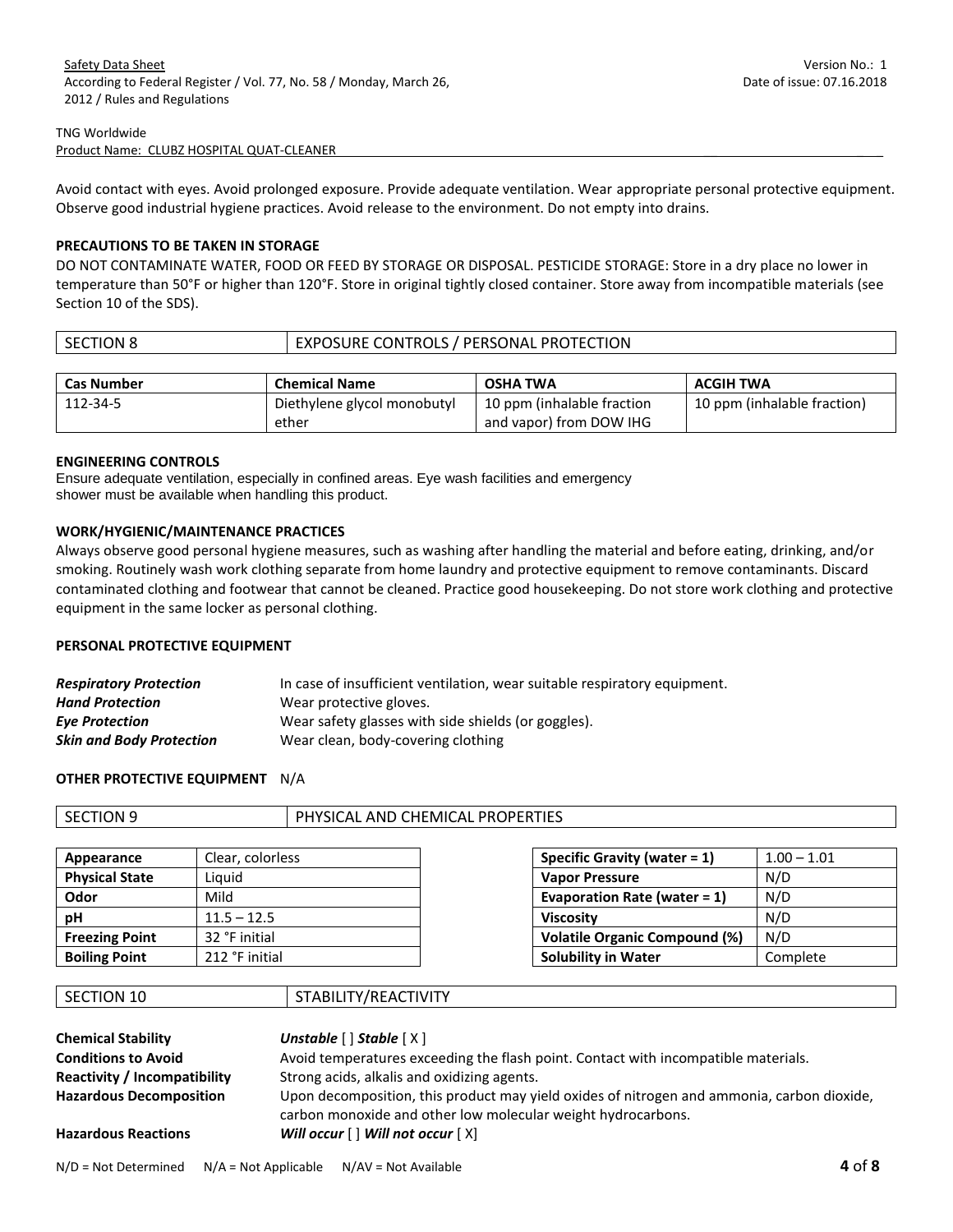#### TNG Worldwide

Product Name: CLUBZ HOSPITAL QUAT-CLEANER

| SECTION 11 | <b>TOXICOLOGIAL INFORMATION</b> |
|------------|---------------------------------|

#### **CARCINOGENICITY**

Product is not tested for carcinogenicity. No components of this product present at levels greater than or equal to 0.1% is identified as probable, possible or confirmed human carcinogen, except as identified below; **IARC**: N/A **ACGIH**: N/A **NTP:** N/A

#### **PRODUCT TOXICOLOGICAL DATA**

# **Information on likely routes of exposure**

| Ingestion           | Expected to be a low ingestion hazard. |
|---------------------|----------------------------------------|
| <b>Inhalation</b>   | Prolonged inhalation may be harmful.   |
| <b>Skin contact</b> | Causes mild skin irritation.           |
| Eye contact         | Causes eye irritation.                 |

#### **Symptoms related to the physical, chemical and toxicological characteristics**

Exposed individuals may experience eye tearing, redness, and discomfort.

#### **Acute Toxicity**

| LD50 Oral (rat)       | >5000 mg/kg  |
|-----------------------|--------------|
| LD50 Dermal (rabbit)  | >5000 mg/kg  |
| LC50 Inhalation (rat) | $>2.43$ mg/l |

| Skin corrosion/irritation<br>Serious eye damage/eye irritation Causes eye irritation. | Causes mild skin irritation.                                                                                        |
|---------------------------------------------------------------------------------------|---------------------------------------------------------------------------------------------------------------------|
| Respiratory or skin sensitization                                                     |                                                                                                                     |
| Respiratory sensitization Not available.                                              |                                                                                                                     |
| <b>Skin sensitization</b>                                                             | This product is not expected to cause skin sensitization.                                                           |
| <b>Germ cell mutagenicity</b>                                                         | No data available to indicate product or any components present at greater than 0.1% are<br>mutagenic or genotoxic. |
| <b>Reproductive toxicity</b>                                                          | This product is not expected to cause reproductive or developmental effects.                                        |
| Specific target organ toxicity -<br>single exposure                                   | Not applicable                                                                                                      |
| Specific target organ toxicity -<br>repeated exposure                                 | Not applicable.                                                                                                     |
| <b>Aspiration hazard</b>                                                              | Not applicable.                                                                                                     |

| . .<br>ON<br>ЪE<br>-- | ATION<br>ORMA.<br>JLOGICAL 'T<br>. INF( |
|-----------------------|-----------------------------------------|
|                       |                                         |

#### **ECOTOXICITY**

Toxic to aquatic life. Harmful to aquatic life with long lasting effects.

# **INGREDIENT TOXICOLOGICAL DATA**

| <b>Cas Number</b> | <b>Chemical Name</b>                             |                  |                |
|-------------------|--------------------------------------------------|------------------|----------------|
| 112-34-5          | Diethylene glycol monobutyl<br>ether             | LC50 96 hr. fish | 1,300 mg/l     |
| $64 - 02 - 8$     | Tetrasodium Ethylenediamine<br>tetra acetic acid | LC50 96 hr. fish | 472 - 500 mg/l |

**Persistence and degradability** Expected to be readily biodegradable. **Bioaccumulative potential** No data available.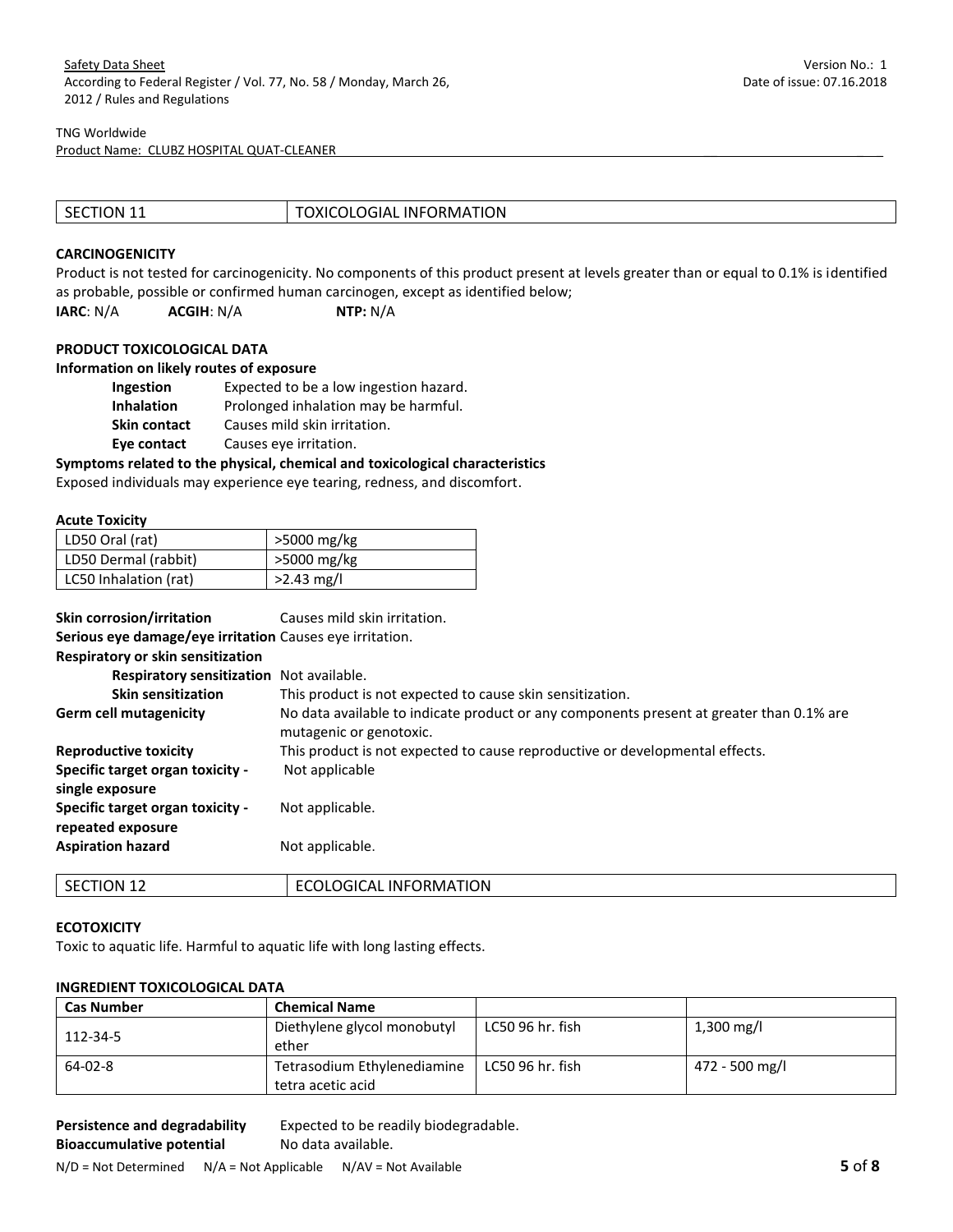| <b>Mobility in soil</b>                         | No data available.                                                                                                                                                                                                                                                                                                                                                                                                                                                                                                                                                                                                              |  |
|-------------------------------------------------|---------------------------------------------------------------------------------------------------------------------------------------------------------------------------------------------------------------------------------------------------------------------------------------------------------------------------------------------------------------------------------------------------------------------------------------------------------------------------------------------------------------------------------------------------------------------------------------------------------------------------------|--|
| <b>SECTION 13</b>                               | DISPOSAL CONSIDERATION                                                                                                                                                                                                                                                                                                                                                                                                                                                                                                                                                                                                          |  |
| <b>Disposal Instructions</b>                    | PESTICIDE DISPOSAL - Pesticide wastes are acutely hazardous. Improper disposal of excess pesticide, spray<br>mixture, or rinsate is a violation of Federal Law. If these wastes cannot be disposed of by use according to<br>label instructions contact your State Pesticide or Environmental Control Agency, or the Hazardous Waste<br>representative at the nearest EPA Regional Office for guidance.                                                                                                                                                                                                                         |  |
|                                                 | CONTAINER DISPOSAL - Nonrefillable container. Do not reuse or refill container. Clean container promptly<br>after emptying.<br>(For containers 5 gallons or less):<br>Triple rinse as follows: Fill container 1/4 full with water and recap. Agitate vigorously. Drain for 10 seconds<br>after the flow begins to drip. Follow Pesticide Disposal instructions for rinsate disposal. Repeat procedure<br>two more times. Then offer for recycling or reconditioning. If not available, puncture and dispose in a                                                                                                                |  |
|                                                 | sanitary landfill.<br>(For containers greater than 5 gallons):<br>Triple rinse as follows: Fill container 1/4 full with water. Tip container on its side and roll it back and<br>Forth, ensuring at least one complete revolution for 30 seconds. Stand the container on its end and tip it<br>back and forth several times. Turn the container over onto its other end and tip it back and forth several<br>times. Follow Pesticide Disposal instructions for rinsate disposal. Repeat procedure two more times. Then<br>offer for recycling or reconditioning. If not available, puncture and dispose in a sanitary landfill. |  |
| Hazardous waste code                            | The waste code should be assigned in discussion between the user, the producer and the waste disposal<br>company.                                                                                                                                                                                                                                                                                                                                                                                                                                                                                                               |  |
| Waste from residues /<br><b>Unused products</b> | Dispose of in accordance with local regulations. Empty containers or liners may retain some product<br>residues. This material and its container must be disposed of in a safe manner (see: Disposal instructions).                                                                                                                                                                                                                                                                                                                                                                                                             |  |
|                                                 | Contaminated packaging Empty containers should be taken to an approved waste handling site for recycling or disposal. Since<br>emptied containers may retain product residue, follow label warnings even after container is emptied.                                                                                                                                                                                                                                                                                                                                                                                            |  |

| эN<br>17 | .<br>.ON.<br>١N۱<br>. |
|----------|-----------------------|
|          |                       |

|                        | LAND (US DOT)                     |  |
|------------------------|-----------------------------------|--|
| <b>Proper Shipping</b> | Not regulated as dangerous goods. |  |
| <b>Name</b>            |                                   |  |
| <b>Hazard Class</b>    | N/A                               |  |
| <b>ID Number</b>       | N/A                               |  |
| <b>Packing Group</b>   | N/A                               |  |

# **Additional Information DOT Quantity Limitation:** N/A

# **DOT Label for Limited Quantities:** N/A

| SECTION 15 | <b>REGULATORY INFORMATION</b> |
|------------|-------------------------------|
|            |                               |

# **EPA SARA (SUPERFUND AMENDMENTS AND REAUTHORIZATION ACT OF 1986) LISTS**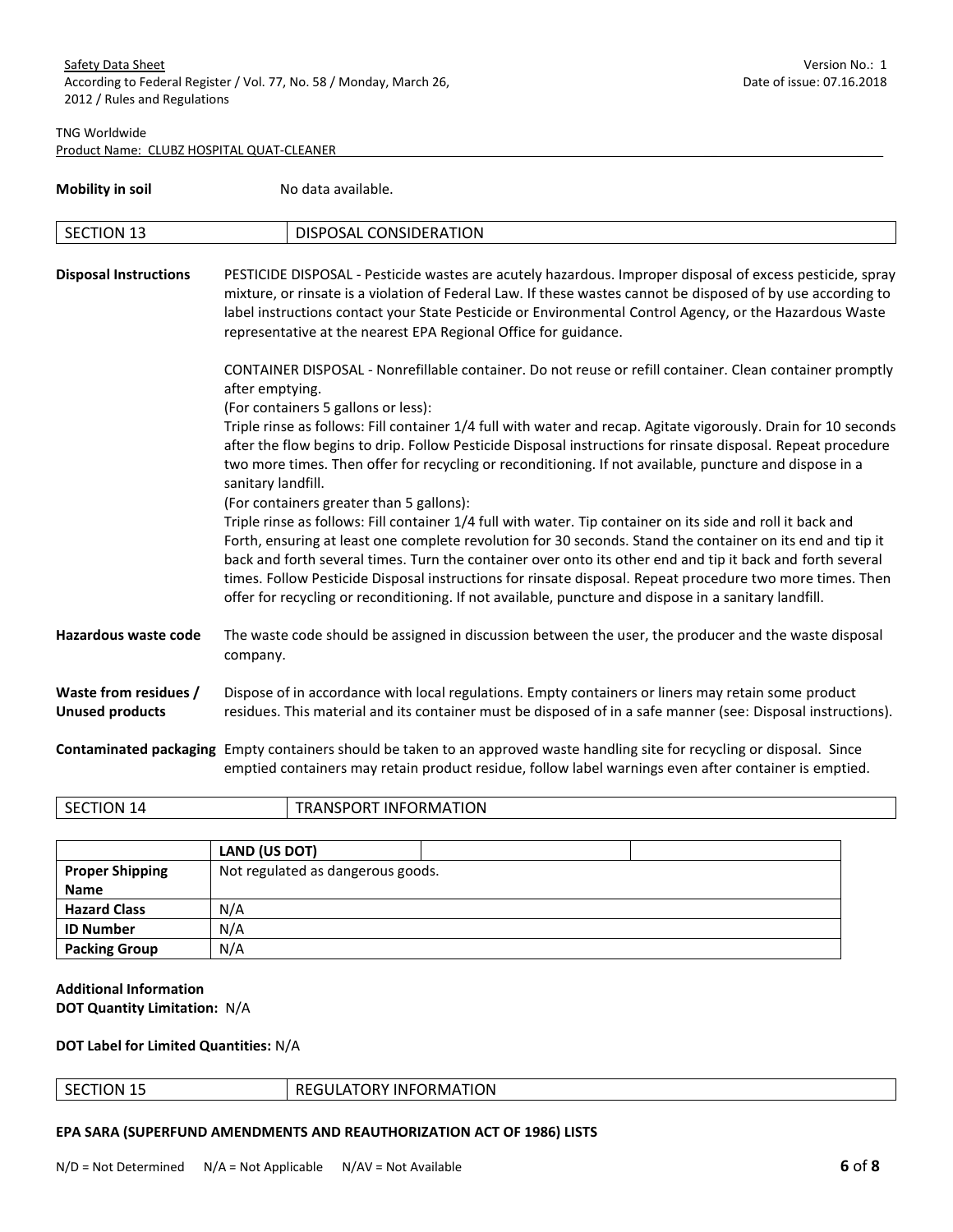**[**302 (EHS) TPQ, 304 RQ, 313 TRI**]**  CERCLA Hazardous Substance List (40 CFR 302.4) Diethylene glycol monobutyl ether (CAS 112-34-5)

SARA 313 TRI

Diethylene glycol monobutyl ether (CAS 112-34-5)

| SARA TITLE III SECTION 311/312 CATEGORIZATION (40 CFR 370) | <b>YFS</b> |  |
|------------------------------------------------------------|------------|--|
| Acute (Immediate) Health Hazard                            |            |  |
| Chronic (Delayed) Health Hazard                            |            |  |
| Fire Hazard                                                |            |  |
| Sudden Release of Pressure Hazard                          |            |  |
| Reactive Hazard                                            |            |  |

#### **STATE AND OTHER US EPA REGULATIONS**

### **WHMIS CLASSIFICATION (1988)** N/D

#### **NATIONAL INVENTORIES**

| <b>TSCA</b>            | Yes | <b>AICS</b>   | N/D |
|------------------------|-----|---------------|-----|
| CAA HAP, ODC           | N/D | <b>IECSC</b>  | N/D |
| <b>CWA NPDES</b>       | N/D | <b>EINECS</b> | N/D |
| <b>CEPA (DSL/NDSL)</b> | N/D | <b>ENCS</b>   | N/D |
| <b>KECI</b>            | N/D | <b>PICCS</b>  | N/D |

**FIFRA Information** This chemical is a pesticide product registered by the Environmental Protection Agency and is subject to certain labeling requirements under federal pesticide law. These requirements differ from the classification criteria and hazard information required for safety data sheets, and for workplace labels of non-pesticide chemicals. Following is the hazard information as required on the pesticide label:

| Signal word   | <b>CAUTION</b>                   |
|---------------|----------------------------------|
| <b>Hazard</b> | Causes moderate eye irritation.  |
| statement     | This pesticide is toxic to fish. |

| ٦N<br>16<br>ш<br>↖<br>. U I<br>◡<br>. | ORMATION<br>. INF′ |
|---------------------------------------|--------------------|
|                                       |                    |

## **ADDITIONAL GHS PHRASES**

GHS phrases provided below are in addition to the phrases available in Section 2. GHS phrases are identified in accordance with GHS regulations and are triggered for each hazard category.

*N/A*

| NFPA RATING        | HFALTH: 1 | FIRF: 1 | REACTIVITY: 0 |
|--------------------|-----------|---------|---------------|
| <b>HMIS RATING</b> | HFALTH: 1 | FIRF: 1 | REACTIVITY: 0 |

**THIS SAFETY DATA SHEET CONTAINS THE FOLLOWING REVISIONS**  N/A